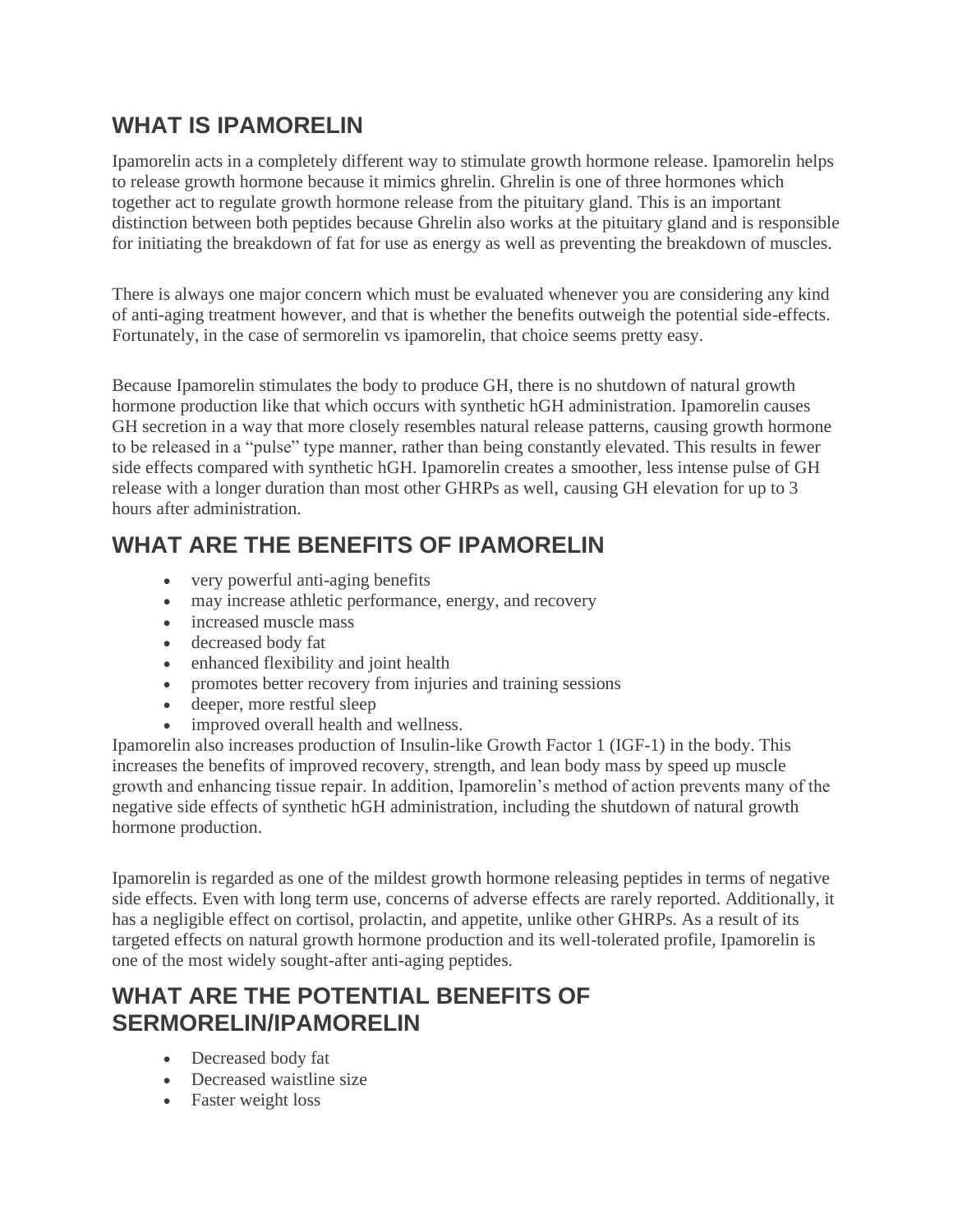- Increased Lean Muscle
- **Improved Athletic Performance**
- Improved Muscle Recovery After Workout
- Increased libido & Sexual Performance
- Improved Sleeping At Night
- Increased Immune System
- Increased Cell Repair & Regeneration
- Increased Collagen Production

#### **WHAT IS THE DOSING OF IPAMORELIN**

Ipamorelin is generally administered in one of two ways. The first is 1-3 times daily at dosages ranging from 200 mcg to 300 mcg per administration. **For strength gain or performance enhancement, a common protocol is 300 mcg administered 3 times a day**. These higher dosages provide a substantial increase in growth hormone output to facilitate muscle growth, fat loss, and recovery from training and injury.

**For anti-aging purposes, lower daily dosages are often more appropriate; for example, 200 mcg prior to bed once daily.** These protocols are intended to provide a significant increase in growth hormone production over time while still maintaining a natural pattern of release. For best results, it is recommended to avoid eating at least 1 hour before and after administering Ipamorelin. Individual results vary and therapy should always be monitored by the prescribing physician. Most physician begin with lower dosing initially and monitor results and side effects.

### **WHAT ARE THE SIDE EFFECTS OF IPAMORELIN**

Ipamorelin is widely regarded as the most well-tolerated growth hormone secretagogue. Any side effects that may occur are typically mild and dose-dependent, with negative effects rarely occurring at moderate dosage levels.

Generally,

- mild flushing
- headache may occur upon initial administration, though this commonly goes away after repeated injections
- Temporary nausea and upset stomach may additionally occur following administration.
- feelings of tiredness or lethargy are also possible, as growth hormone can increase the desire for sleep as well as its quality and restorative capabilities.
- to avoid this inconvenience (as well as to maximize its beneficial impact on nighttime production of growth hormone), many protocols call for its administration shortly before bed.

**Ipamorelin does not elevate adrenocorticotropic hormone (ACTH), cortisol, and prolactin when used as recommended.** When used at extremely high dosages, however, it can have a stimulatory effect on these hormones. Though not an issue for the vast majority of users, this may cause interactions with certain medications or unwanted effects in individuals with certain health conditions. Excessive dosages of Ipamorelin may also lead to water retention as well as tingling or numbness in the hands and feet. This can be another sign that the dosage is too high and should be reduced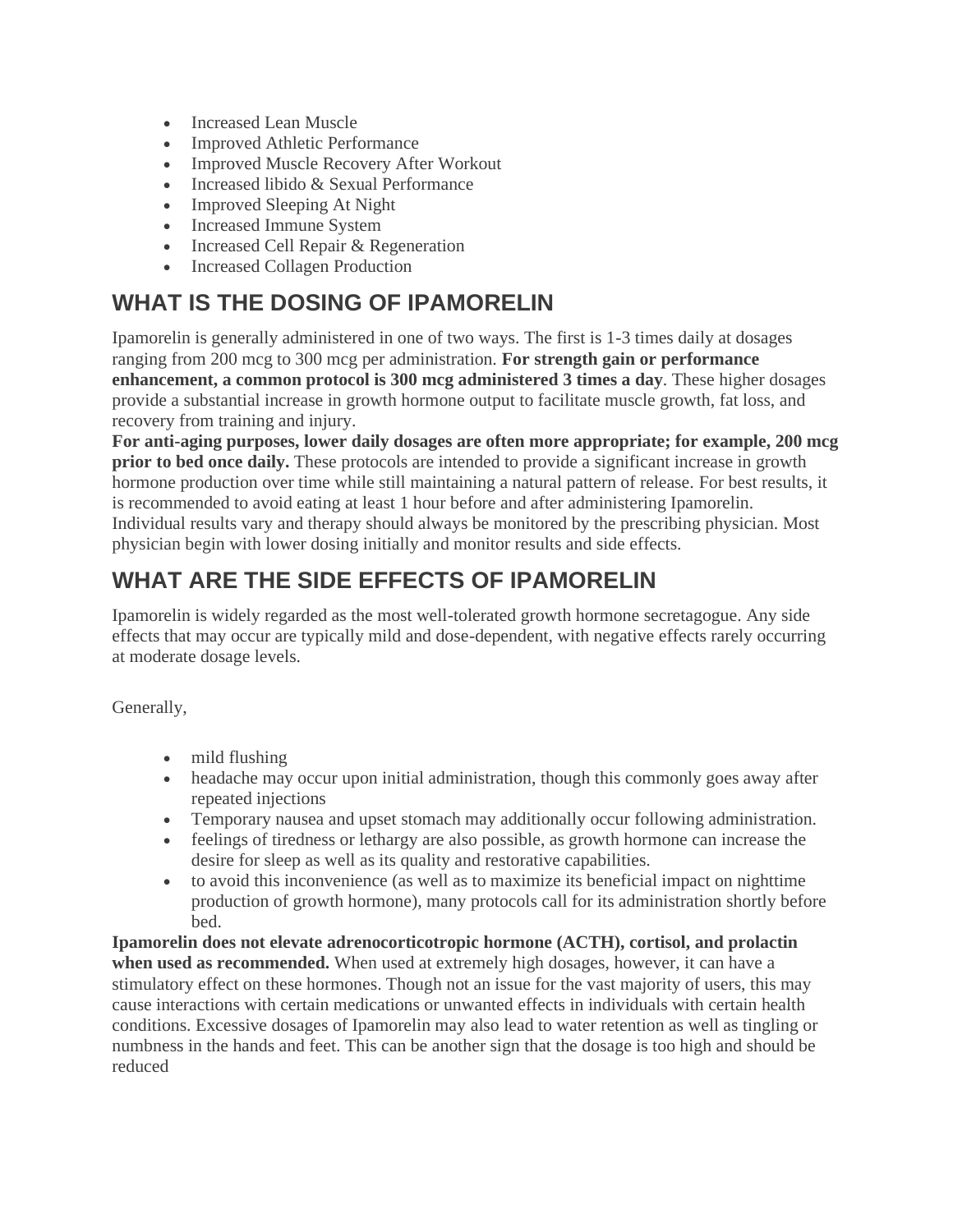# **SERMORELIN**

### **WHAT IS SERMORELIN**

According to the Peptide guide, Sermorelin is a synthetically made version of growth hormone releasing hormone (GHRH), the endogenous hormone responsible for stimulating natural growth hormone production. Also known as growth hormone releasing factor and GRF 1-29, it is categorized as a growth hormone secretagogue, a compound which stimulates increased secretion of growth hormone from the pituitary gland.

Like the body's natural GHRH, Sermorelin works by binding to the growth hormone releasing hormone receptor (or GHRHr) in the anterior part of the pituitary gland. There, it works to stimulate greater production of GH, consequently provoking increases in production of endogenous IGF-1 as well. As it exerts its effects in an identical manner to GHRH, Sermorelin's positive effect on GH output is modulated by a negative feedback mechanism initiated by somatostatin, the endogenous hormone also known as growth hormone inhibiting hormone (GHIH). This has several positive effects, two of which are the prevention of extreme, unhealthy GH levels in the body and the mirroring of more natural patterns of fluctuation in GH concentrations.

Additionally, its natural action mechanism allows for the preservation of the hypothalamic-pituitarysomatotropic axis, preventing the shutdown of hormone production that typically accompanies direct replacement with hGH. Further, Sermorelin has also been shown to improve sleep quality, enhancing the duration of restorative slow wave sleep and amplifying sleep-related secretion of growth hormone while reducing production of cortisol (a catabolic stress hormone).

#### **WHAT ARE THE BENEFITS OF SERMORELIN**

Sermorelin stimulates improved natural growth hormone production, resulting:

- increased muscle
- increased lean body mass
- decreased body fat
- enhanced recovery from injuries and training session
- deeper, more restful sleep
- enhanced flexibility and joint health
- improved overall health and wellness.

Enhanced growth hormone (GH) levels also stimulate greater production of Insulin-like Growth Factor 1 (IGF-1) in the body, further driving improvements in lean body composition with accelerated growth of muscle tissue and reduced body fat. Importantly, as Sermorelin stimulates the body's natural growth hormone output, none of the negative side effects often associated with synthetic hGH administration typically occur, including shutdown of natural growth hormone production, acromegaly, and carpal tunnel syndrome.

Suboptimal levels of growth hormone in the body can devastate an individual's athletic performance, functional capacity, and overall quality of life. Certainly, growth hormone is a crucial component in numerous physiological processes, with substantial influence in the facilitation of strength, energy,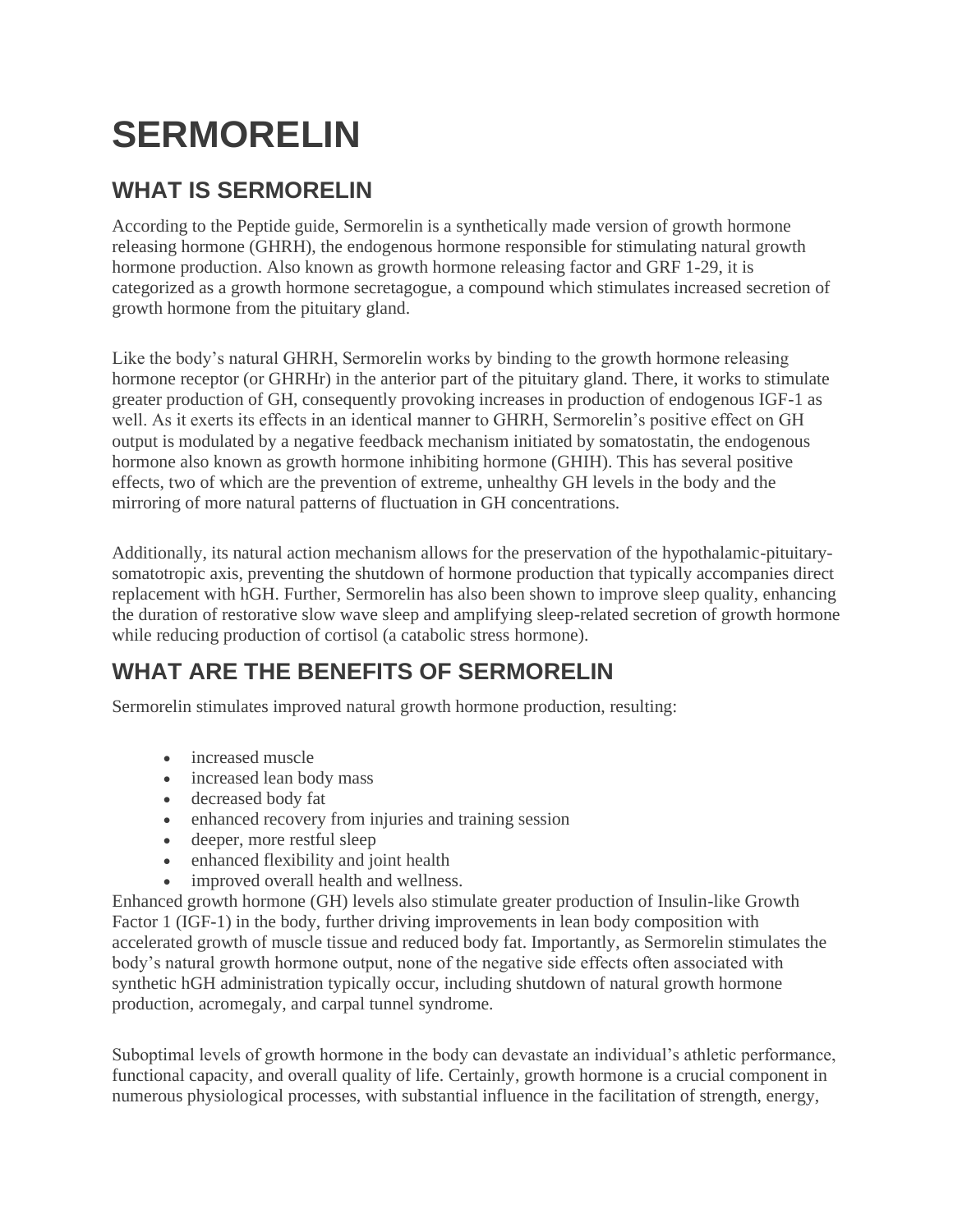flexibility, vitality, and overall well-being. With low growth hormone levels often comes a loss of muscle mass and strength, weaker bones, reduced exercise capacity, increased body fat, decreased stamina, poor recovery, and unrestorative sleep. Indeed, aging-related decline in growth hormone levels is responsible for many of the debilitating effects commonly experienced when getting older.

To increase growth hormone levels, Sermorelin stimulates the pituitary gland to produce greater amounts of natural GH. Critically, Sermorelin stimulates natural, endogenous production and is not simply synthetic hGH, a fact which offers several important advantages. First, overdoses are virtually impossible, as its effects are mediated with negative feedback by the body's own regulatory mechanisms. As a result, GH production is unable to reach dangerously high levels, and many of the previously mentioned negative side effects of synthetic hGH administration are avoided. Second, the body's own production of growth hormone is enhanced rather than shut down (as occurs with administration of exogenous hGH). Therefore, there is no risk of a hormonal crash upon cessation of Sermorelin administration. Third, there is also no likelihood of a diminishing response to administration as there is with hGH. This is due to Sermorelin's promotion of enhanced yet natural levels of growth hormone in the body. When administered, synthetic hGH causes growth hormone levels to spike and remain unnaturally constant, which can cause its effectiveness to diminish rapidly over time as the body becomes desensitized to its effects. In maintaining blood levels that more closely resemble the body's natural fluctuations, Sermorelin remains consistently effective at a given dose.

#### **WHAT IS THE DIFFERENCE BETWEEN SERMORELIN AND GRF 1-29**

Sermorelin is often confused with Modified GRF 1-29, and vice versa. Although similar, these two peptides do have an important difference. Both peptides have a molecular structure comprised of 29 amino acids and possess comparable mechanisms of action (mimicking GHRH to stimulate endogenous GH production). However, Modified GRF 1-29 has been altered with changes to four specific amino acids in its chemical structure, changes intended to increase the peptide's stability during storage, transportation, and administration while enhancing its affinity for the GHRH receptor.

### **WHAT IS THE DOSAGE OF SERMORELIN**

#### **Amount per administration:** 200 to 1000mcg (0.25 to 1mg) **Administration frequency:** 1 to 3 times daily

Sermorelin dosages commonly range from 200mcg (0.2mg) to 1000mcg (1mg) given 1 to 3 times daily. Generally, the peptide is either administered once daily before bed or split into  $2 - 3$  smaller doses spread throughout the day. Both approaches to administration can be effective and have been shown to elicit positive results in clinical studies.

Although Sermorelin has a relatively short half-life of  $10 - 20$  minutes, the peptide has been shown to stimulate an acute release of GH for 2 hours after administration. As a result, protocols delivering 3 daily doses of as little as 100mcg (0.1mg) per administration have been shown to cause a significant increase in GH and IGF-1 secretion. This type of protocol will commonly result in a more consistent GH level on a daily basis.